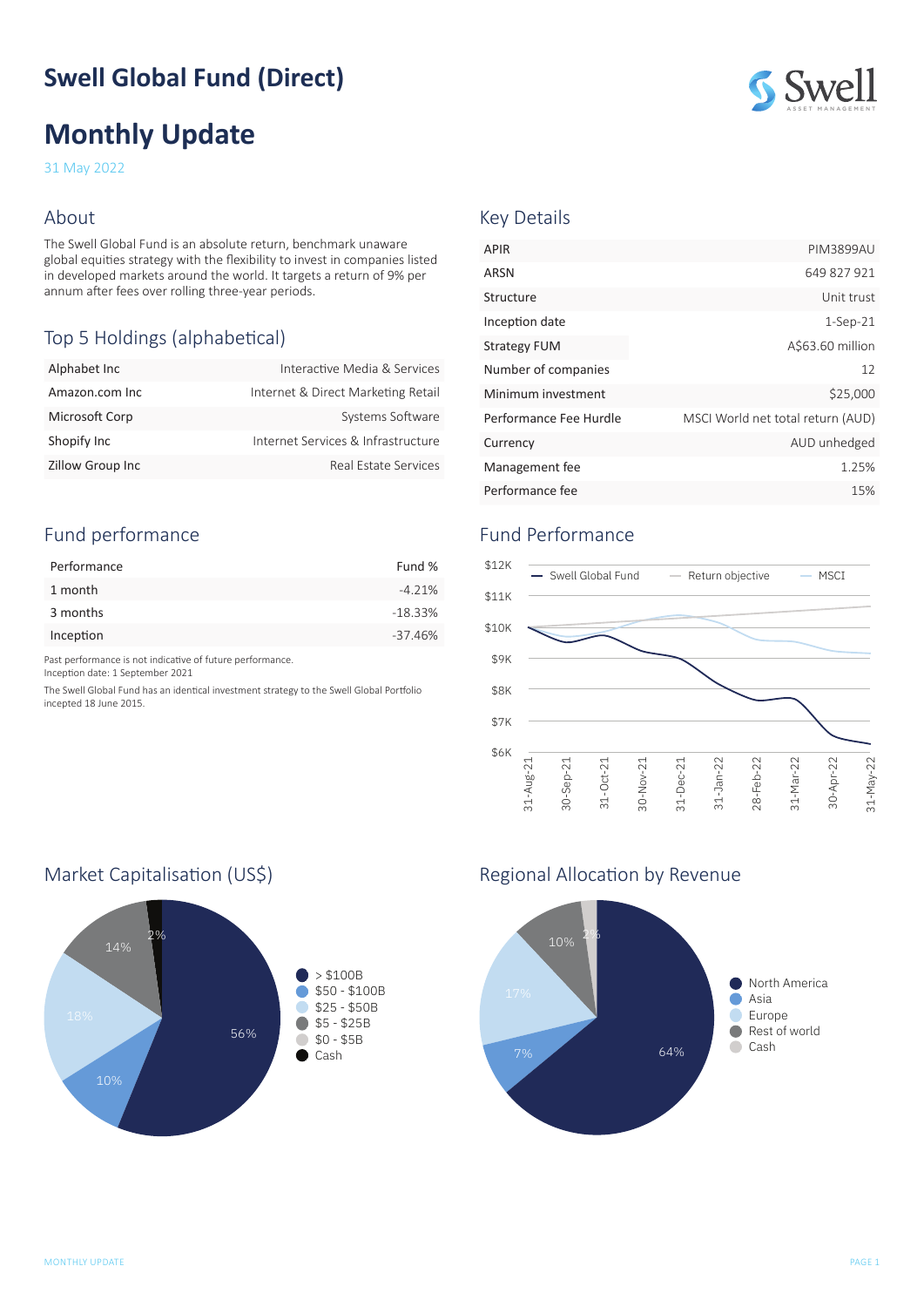### Top contributors this month \*

#### Zillow Group

Zillow reported strong first quarter results on May 5, with consolidated revenue up 250% year on year to \$4.3 billion, well ahead of market expectations. The result was largely driven by Homes segment revenue of \$3.7 billion as the iBuying wind-down continued to progress faster than anticipated. Zillow expects the sale of remaining inventory (around 1,300 homes) to be substantially complete next quarter, with a small quantity carrying through into early Q3.

The core IMT segment reported \$490 million in revenue, up 10% YoY, and an EBITDA margin of 43%, despite softer housing conditions toward the end of the quarter. The company is developing its product offering, confirming progress in its five key growth pillars – touring, financing, seller services, partner network and service integration. Zillow is expected to increase customer transactions and revenue per customer transaction as the company strives to reach its 2025 target of 6% market share of home transactions.

Zillow is well-positioned for anticipated headwinds and softer macro conditions, with its robust balance sheet and strong net cash position of \$2.1 billion. During the Q1 earnings call management announced a \$1 billion share repurchase program to return excess capital to shareholders, in addition to the \$750 million repurchase program announced in December 2021, of which \$100 million remains outstanding.

#### Netflix

The first volume of season four of Netflix's hit series Stranger Things was released on May 27, creating the biggest opening weekend for an English language series on Netflix, with a record-breaking 287 million hours viewed. To celebrate the return of the series, Netflix created immense visual exhibitions and light shows through 15 global landmarks including New York's Empire State Building, Wawel Castle in Poland and Australia's Bondi Beach. The [larger-than-life rifts](https://about.netflix.com/en/news/stranger-things-4-rifts-take-over-global-landmarks) take fans inside the alternate universe of the series. Netflix leverages these inperson experiences to both attract new audiences and promote deeper engagement with existing fans.

Netflix wrapped its biggest live, in-person event 'Netflix Is a Joke: The Festival' on May 10. The 9-day festival, the largest in the US, included shows from some of the world's best comedians. More than 300 performed at venues throughout Los Angeles during the event, and the best of the shows will be streamed in coming months. Since Netflix's first stand up special in 2012, it has continued to provide new and established comedians with access to a large and engaged audience base.

#### Booking Holdings

Booking Holding's APAC-focused online travel agency, Agoda, announced a partnership with Visa to offer payment by interest-free credit card instalments. Currently available in Malaysia, Agoda will progressively roll out the offering regionwide to Australia, Hong Kong, Singapore and more. CEO Thi-Mai-Linh Bui said "We are happy to be working with a global leader like Visa to empower travellers who might have previously found it inconvenient to pay for their booking in one lump sum, to spread their purchases over multiple payments – allowing for greater flexibility and peace of mind".

Mastercard Economics Institute released 'Travel 2022: Trends and Transitions' which found both domestic and international travel were returning to pre-pandemic levels. Global leisure flight bookings have surpassed 2019 levels by 25% while business flight bookings exceeded pre-pandemic levels for the first time in March. The global return to office and easing pandemic related restrictions are key drivers fuelling growing travel demand.

### Bottom contributors this month \*

#### Block

Block held its investor day on May 18, the first in five years, and the management team took the opportunity to update investors on future targets as well as new products and services since the last investor day. Some of the highlights were that Block's addressable market based on gross profit has increased to \$120 billion for the merchant focused

Square's strategic priorities include growing omnichannel by improving connections between analogue and digital channels, growing globally by expanding the number of products and services in markets where Block already operates, and growing relationships with larger merchants. Larger merchants typically use many more products than smaller merchants, which, together with their larger transaction volumes makes them a valuable target market.

On the Cash App side, management stated the product creates increasing engagement with each new feature added, and they believe new features such as Cash App pay will enable the monetisation of flows that stay in the ecosystem as opposed to just inflows and outflows. 15 million users were added to Cash App in the quarter ending March 31.

Discussing Afterpay, management emphasised the low-risk economics of the portfolio, with an average transaction size of \$117 and a risk loss ratio of 1.1%. They also gave an update on integration efforts, confirming Afterpay Shop and account management will be integrated directly into Cash App. With the release of a new single global API, Square sellers will be able to easily integrate Afterpay, which should drive uptake within the existing merchant base and be an appealing benefit to new merchants.

#### **Shopify**

Shopify introduced a new marketing tool, Shopify Audiences, to help independent merchants reach new customers more effectively in response to the rapidly changing digital environment that has made advertising more difficult and expensive. The tool taps into the collective power of Shopify's platform to help merchants find new customers who have high purchase intent. Shopify Plus merchants can use the Audiences tool with advertising networks of choice. This includes Facebook and Instagram at launch and will later extend to platforms such as TikTok, Snap, Pinterest, Microsoft Advertising, Criteo, and others. In addition, Shopify Audiences gives merchants audiencelevel measurement, providing transparent, unique and granular insights to help merchants more efficiently allocate advertising spend.

The latest Adobe Digital Price Index report found price increases for online shopping products are showing early signs of slowing. In April 2022, online prices were down 0.5% from March, but still 2.9% higher than April 2021 and 10 of the 18 categories Adobe tracks online saw monthly price decreases between March and April. Adobe also found online consumer spending in April was \$77.8 billion, down 6.8% on the March figure of \$83.1 billion.

#### Amazon

Amazon Elastic Compute Cloud (Amazon EC2) C7g instances were released on AWS in May. They enable a wide range of computeintensive workloads to run more efficiently, and offer 25% better performance than the previous C6g instances. Announcing the release David Brown, Vice President of Amazon EC2 at AWS, said "Customers of all sizes are seeing significant performance gains and cost savings using AWS Graviton-based instances. Since we own the end-to-end chip development process, we're able to innovate and deliver new instances to customers faster."

Amazon announced the next generation of its popular tablet, Fire 7 and Fire 7 Kids, will be faster than previous models, with 40% longer battery life. The Fire 7 Kids ships with a protective case, two year warranty and one year subscription to Amazon Kids+, an add free service offering entertainment, books, games and videos. Amazon holds around 4% of the global tablet market.

A number of social initiatives were announced in May. Amazon pledged another \$2.2 million to help students in underserved communities in the Puget Sound region where it is headquartered, bringing its total donation to the project to \$8 million. The company committed \$10.6 million to create 130 affordable homes and expand social services in Nashville, bringing its total commitment to affordable housing to nearly \$100 million. It is also doubling the size of its Global Disaster Relief hub in Atlanta to help communities affected by natural disasters in preparation for the 2022 hurricane season.